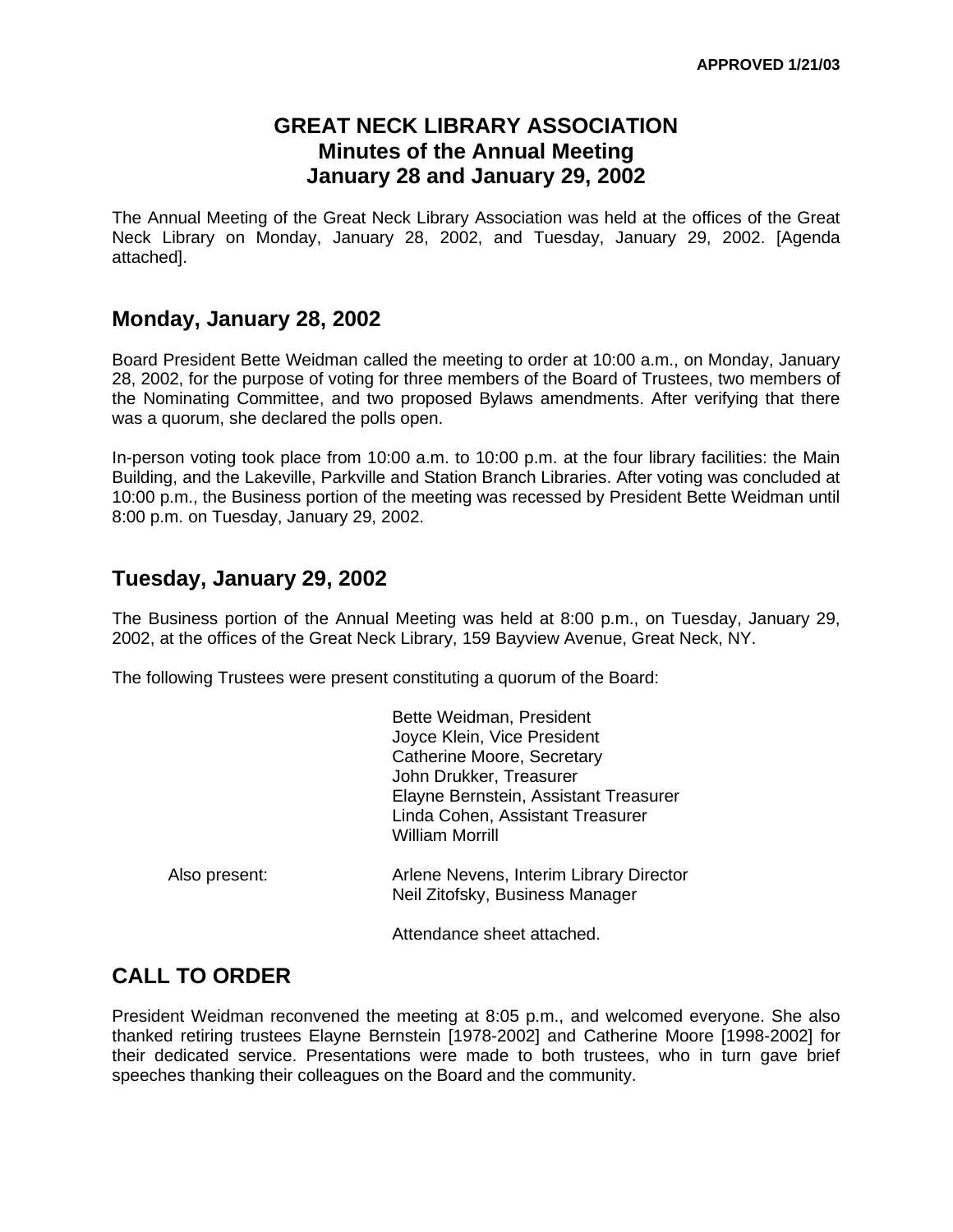# **ELECTION RESULTS**

Secretary Catherine Moore announced the election results:

**Trustee:** for the four-year term ending January 2006, to fill the seat currently held by Elayne Bernstein

William Morrill (unopposed) 292 votes

**Trustee:** for the four-year term ending January 2006, to fill the seat currently held by Catherine Moore

Alice Nayer (unopposed) 296 votes

**Trustee:** for the two-year term ending January 2004 to fill the seat currently held by William Morrill

David Kahn (unopposed) 296 votes

**Nominating Committee:** for the two-year term ending January 2004, to fill the seat currently held by Seth Moin

Seth Moin (unopposed) 287 votes

**Nominating Committee:** for the two-year term ending January 2004, to fill the seat currently held by Dr. Leslie Popoff

Dr. Leslie Popoff (unopposed) 304 votes

#### **Proposed Bylaws Amendments:**

In order to amend the Bylaws, the propositions required a super-majority of a twothirds affirmative vote.

Proposition No. 1 *(to change the voting date to the last Monday in October)* Yes 245 votes No 84 votes This amendment was adopted as a result of having a 75% affirmative vote.

Proposition No. 2 *(to change the terms of office of members of the Nominating Committee and to make them ineligible to serve consecutive terms)* Yes 215 votes No 83 votes

This amendment to the Bylaws was adopted as a result of having received a 72% affirmative vote.

#### **MINUTES**

Upon a motion made by Linda Cohen, seconded by Elayne Bernstein, and after discussion, it was,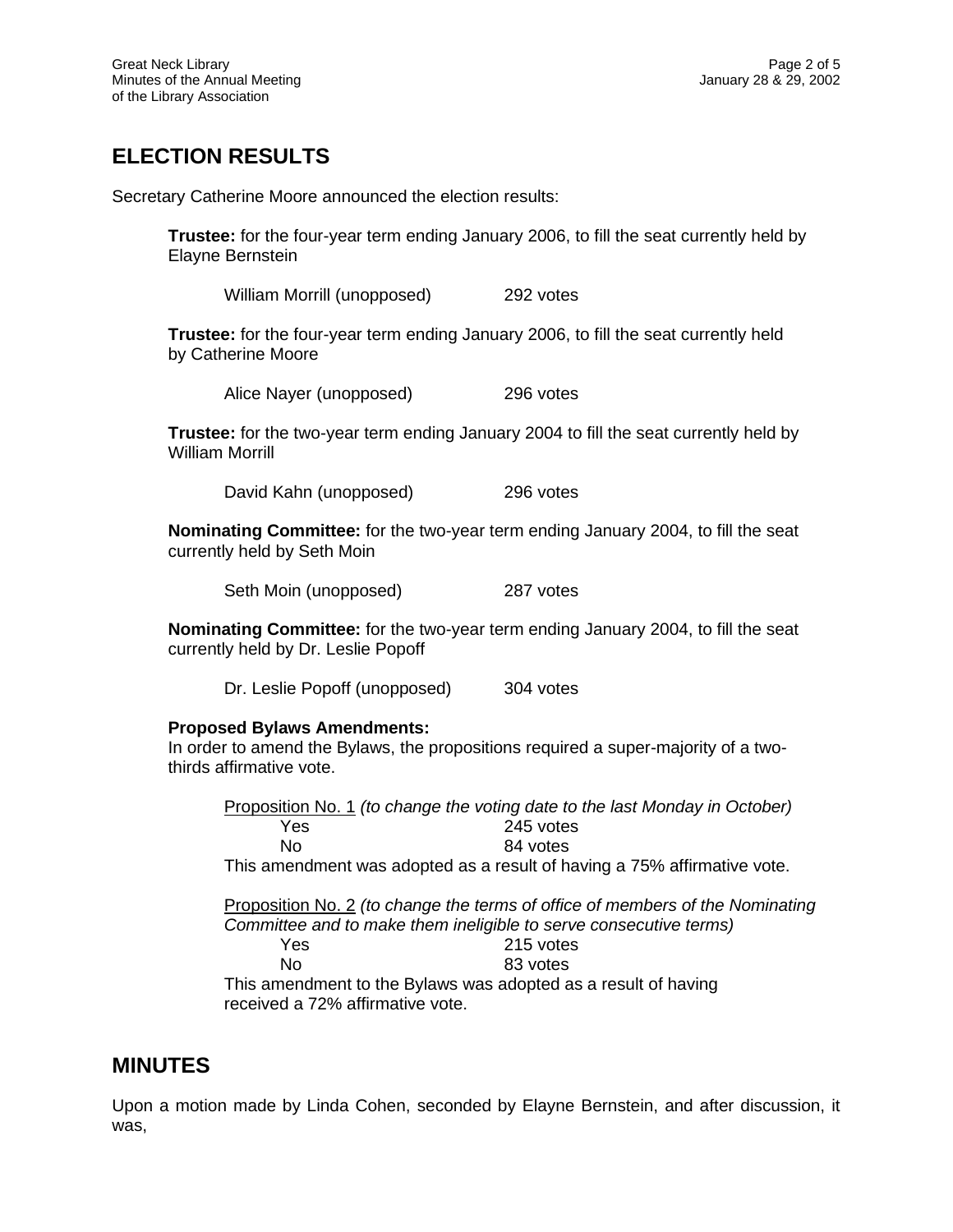**RESOLVED**, that the Board of Trustees of the Great Neck Library approve the Minutes of the January 29 and 30, 2001, Annual Meeting, as presented.

**VOTE:** Yes 7 (Bernstein, Cohen, Drukker, Klein, Moore, Morrill, Weidman) *Motion carried unanimously*

### **REPORTS**

The Annual Report, containing the text of The President, Treasurer and Director's reports, is appended.

Public Comment: Marietta DiCamillo

# **RECESS**

A brief recess was called at 8:30 p.m. prior to the commencement of the re-organizational portion of the Annual Meeting.

Respectfully submitted,

Catherine Moore **Secretary**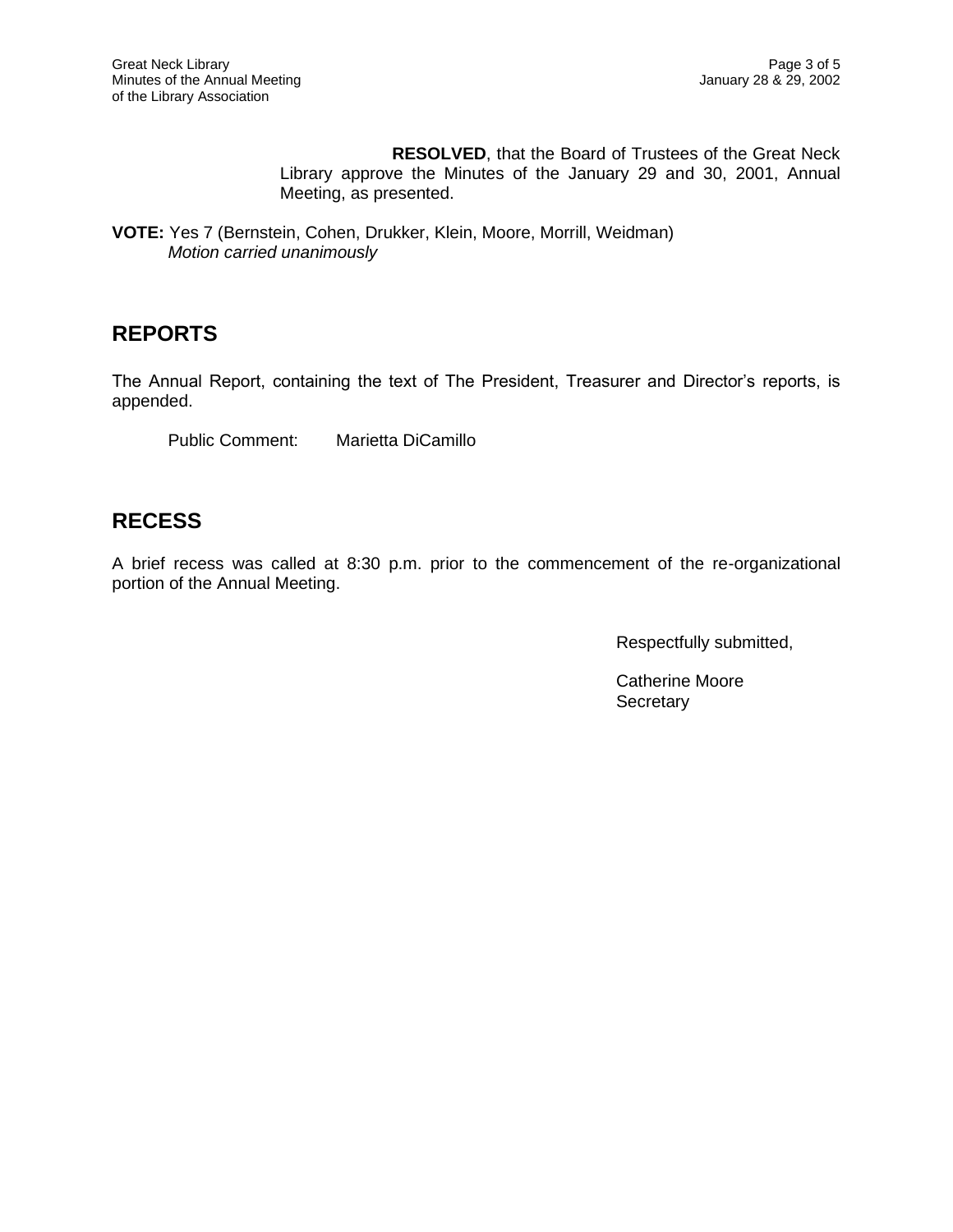# **Annual Meeting: Re-organizational**

# **CALL TO ORDER**

President Weidman called the Re-organizational portion of the Annual Meeting to order at 8:42 p.m., and welcomed newly-elected Trustees David Kahn, William Morrill and Alice Nayer.

President Weidman called for the nominations for officers.

# **ELECTION OF OFFICERS**

| President: | Linda Cohen nominated Joyce Klein. There being no other         |
|------------|-----------------------------------------------------------------|
|            | nominations, the motion was seconded by William Morrill. Motion |
|            | carried unanimously.                                            |
|            | Joyce Klein was elected President.                              |

Newly-elected President Joyce Klein continued with the nomination for officers.

| Vice President:  | Bette Weidman nominated Linda Cohen,. There being no other<br>nominations, the motion was seconded by Alice Nayer Motion<br>carried unanimously.<br>Linda Cohen was elected Vice President.        |
|------------------|----------------------------------------------------------------------------------------------------------------------------------------------------------------------------------------------------|
| Secretary:       | Linda Cohen nominated William Morrill. There being no other<br>nominations, the motion was seconded by John Drukker. Motion<br>carried unanimously.<br>William Morrill was elected Secretary.      |
| Treasurer:       | Bette Weidman nominated John Drukker. There being no other<br>nominations, the motion was seconded by Linda Cohen. Motion<br>carried unanimously.<br>John Drukker was re-elected Treasurer.        |
| Asst. Treasurer: | John Drukker nominated David Kahn. There being no other<br>nominations, the motion was seconded by Bette Weidman. Motion<br>carried unanimously.<br>David Kahn was elected Assistant Treasurer.    |
| Asst. Treasurer: | Joyce Klein nominated Bette Weidman. There being no other<br>nominations, the motion was seconded by Linda Cohen. Motion<br>carried unanimously.<br>Bette Weidman was elected Assistant Treasurer. |